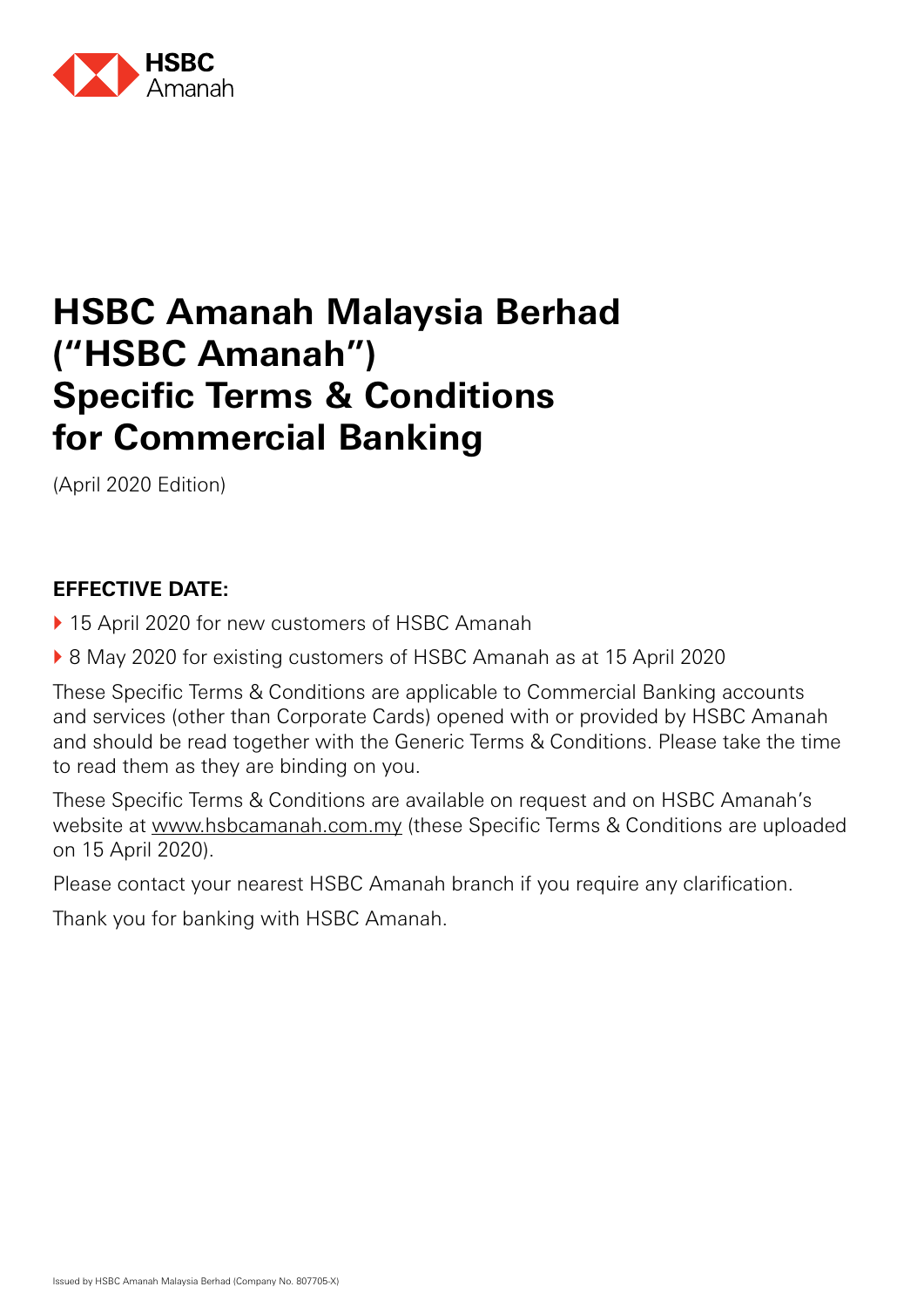

Specific Terms & Conditions For Commercial Banking (April 2020 Edition)

#### **ACCOUNTS**

#### **1. Business Vantage/Current Account-i**

This account is based on the Shariah principle of Qard (loan).

- a. The Customer deposits with the Bank as lender and gives consent to the Bank as borrower to utilise any part of the deposits in the account for Shariah compliant investments or transactions and the Bank undertakes to deliver the deposit to the Customer on demand.
- b. The Customer confirms that it has not been reported by any bank to the credit bureau set up by Bank Negara Malaysia, and acknowledges that the Bank has the right to close the account if the Customer is so reported.
- c. The Customer agrees to check that:
	- it has received the correct number of cheque books;
	- each cheque book has the correct number of cheque leaves;
	- account details printed are correct; and
	- to read and carry out all the instructions printed on the inside front cover of the cheque book;

and if the Customer fails to do any of it, the Bank shall not be liable for any loss suffered by the Customer.

- d. Returns generated from the utilisation of deposits belong solely to the Bank. Hibah (reward) has been granted in the past and any hibah (reward) to be given is at the Bank's sole discretion.
- e. The Customer agrees that it has the following responsibilities:
	- • to keep the cheque book secure and under its sole control at all times, failing which the Bank shall not be liable for any loss suffered by the Customer; and
	- not to write cheques in a way which may allow the cheque to be tampered with or facilitates;
	- fraud, and to take precautionary measures such as:
	- using only non-erasable ink (not erasable ballpoint pens, pencils, electronic typewriter or any other instruments);
	- not leaving signed or unsigned cheques unattended;
	- not pre-signing cheques in blank; and
	- destroying completely spoilt cheques.
- f. The Customer agrees not to:
	- write any notations on the face of a cheque, and if any are written, the Bank has the right to ignore the notations without being liable to the Customer;
	- make any changes on a cheque, and the Bank has the right to dishonour and return a cheque which the Bank views as having any changes, even if countersigned by the authorised signatories; and
	- not to issue cheques when there are insucient funds in the account otherwise penalty charges for returned cheques due to insufficient funds will be charged and debited to the account.
- g. The Customer acknowledges that a stop payment instruction may only be carried out if the cheque has not been presented for payment, and once carried out, cannot be reversed and:
	- the words "stop payment" will be stamped on the cheque;
	- re-presentation of the cheque is not allowed; and
	- handling fees and penalty charges (if the account has insucient funds for the cheque) will be charged and debited to the account.
- h. Protected by Perbadanan Insurans Deposit Malaysia (PIDM) up to RM250,000 for each depositor.

#### **2. Term Deposit-i**

This account is based on the Shariah principle of Commodity Murabahah (commodity trading).

- a. A minimum deposit amount in Ringgit or foreign currency shall be as determined by the Bank.
- b. Duration of placement is subject to a minimum of 7 days and a maximum of 60 months.
- c. On placement, the deposit must be debited from the Customer's savings/current account and information on the deposit will be included in the Customer's account statement. The Customer consents to the Bank utilising any part of the deposit placed for investment purposes before execution of the Commodity Murabahah Transactions.
- d. Commodity Murabahah Transactions The Customer shall enter into purchase and sale transactions for Shariah compliant commodities (**"Commodity Murabahah Transactions"**) on the next Trading Day.
- e. The Customer agrees that the Bank shall act as an agent of the Customer only for the Commodity Murabahah Transactions, and the agency shall be terminated if the deposit is withdrawn.
- f. The Bank may undertake the role as Murabahah Agent for more than one customer and will execute the role as Murabahah Agent for each customer independently. For clarification, the Bank as Murabahah Agent may purchase and sell the Shariah compliant commodities on an aggregate basis.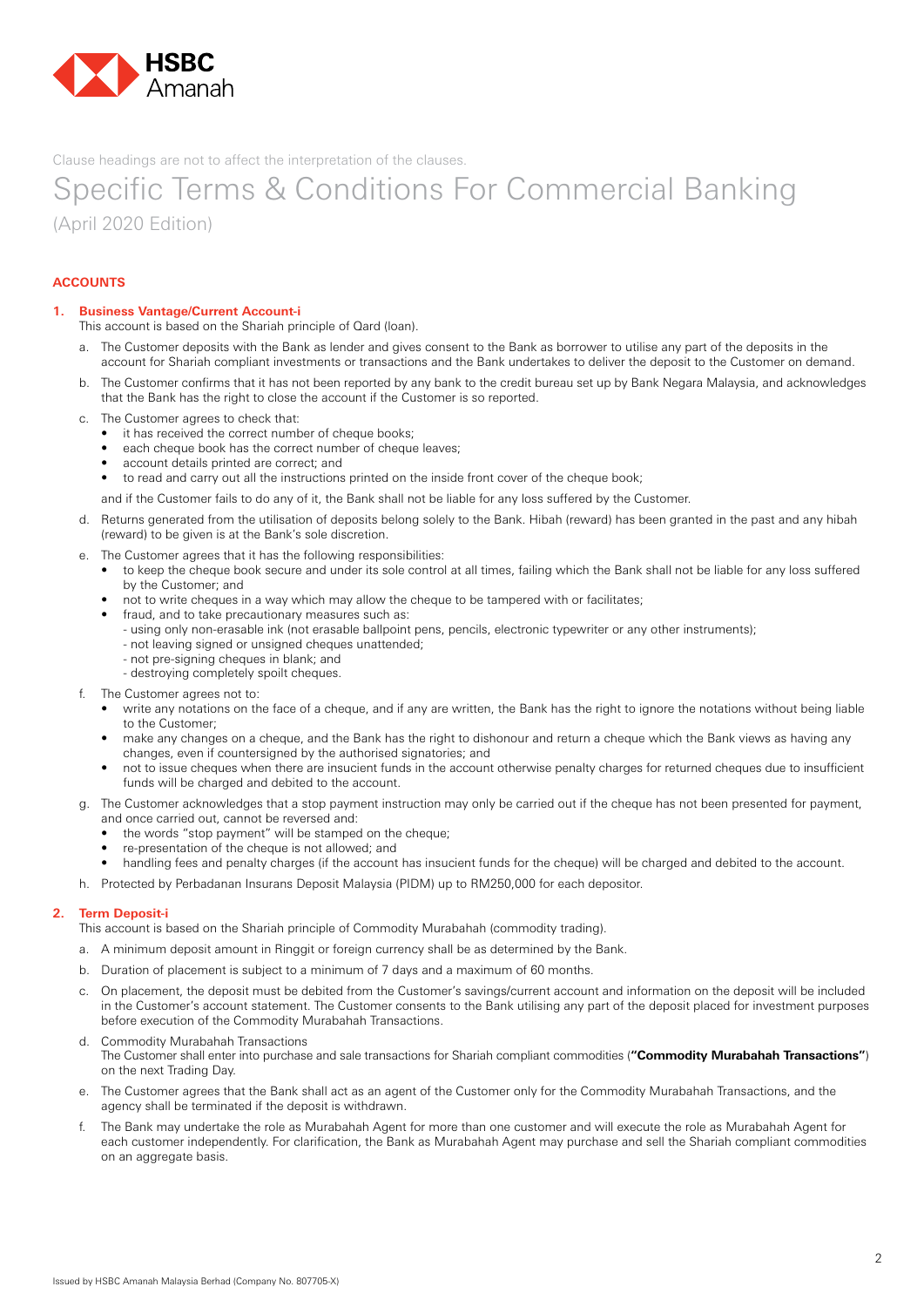

### Specific Terms & Conditions For Commercial Banking (April 2020 Edition)

#### **2. Term Deposit-i (continued)**

- g. The Bank as the Customer's agent shall in good faith, perform transactions to:
	- purchase the commodity on cash basis ("Purchase Transactions") from Bursa Sug Al-Sila or such other commodities exchange that the Bank may use; and
	- sell the commodity on deferred payment basis to the Bank ("Sale Transactions") at the Murabahah Sale Price (deposit plus profit) where profit is calculated as follows:
		- Profit = Deposit X Rate X Number of days / 365 or 366 days
- h. The Bank may sell the commodity to any third party after purchasing the commodity from the client in the Sale Transaction.
- i. "Trading Day" refers to a day other than Saturdays and Sundays and on which Bursa Suq Al-Sila is open for trading or such other commodities exchange that the Bank may use.
- j. Any brokerage fee or costs involved in the Purchase Transactions shall be paid by the Bank.
- k. The Customer agrees to indemnify the Bank against all actions, claims, demands, liabilities, losses, damages, costs and expenses of whatever nature which the Bank may sustain, suffer or incur as a result of acting as the Customer's agent in the Commodity Murabahah Transactions or for any breach of the Customer's obligations except in the event of misconduct, negligence or breach of specified terms. This indemnity shall continue in spite of the termination of the Bank's agency.
- l. The Bank shall pay the Customer:
	- For placements below 12 months, the deposit and profit on the maturity date of the deposit; and
	- For placements 12 months and above, the deposit on the maturity date and profit at six monthly intervals until the maturity date and if the last period to maturity is less than six months, profit shall be based on the actual remaining number of months to the maturity date. The Bank may at its discretion, also pay profit at monthly intervals.
- m. Premature withdrawal of the deposit

 If the Customer withdraws the deposit before the maturity date, the Customer agrees that the Bank shall be entitled for a rebate equivalent to:

- For deposits 3 months and below: profit from the Murabahah Sale Price; and
- For deposits exceeding 3 months: half of the profit for the completed months plus the profit for the uncompleted months.
- The rebate shall be deducted from the Murabahah Sale Price.
- n. The Bank may at its discretion pay the Murabahah Selling Price to the Customer at a date before the maturity of the deposit, in which case profit shall be paid in proportion to the number of days the deposit was held.
- o. All deposits plus profit earned shall be automatically renewed for the same period on maturity date, unless written instructions received by the Bank from the Customer beforehand or at least one (1) banking day before the maturity date for instructions via HSBCnet.

 Paragraphs (c) to (k) above shall apply to each renewal. The Customer has the right to give and/or to amend any instructions up to the maturity date.

- p. The Customer agrees that on the maturity or withdrawal, the deposit and/or profit shall be credited to the same account from which the deposit originated.
- q. Protected by Perbadanan Insurans Deposit Malaysia (PIDM) up to RM250,000 for each depositor.

 Illustrations of Profit and Rebate Computation  **Illustration I – Profit upon maturity** Deposit Amount = RM10,000 Tenure =  $12$  months (365 days) Rate = 3.15% p.a. Profit = Deposit x Rate x Number of days/365 or 366 days  $=$  RM10,000 x 3.15% p.a. x 365/265  $=$  RM315  **Illustration II – Rebate for pre-mature withdrawal less than 3 months** Deposit Amount = RM10,000 Tenure =  $12$  months (365 days) Rate = 3.15% p.a. Withdrawal = 2 months after placement date (61 days) Profit for completed months  $= RM10.000 \times 3.15\%$  p.a.  $\times 61/365$  $=$  RM52.64 Profit for uncompleted months  $= RM10,000 \times 3.15\%$  p.a.  $\times$  304/365  $=$  RM262.36

Rebate to the Bank  $= RM52.64 + RM262.36$ 

 $=$  RM315 Note: Customer will not receive any profit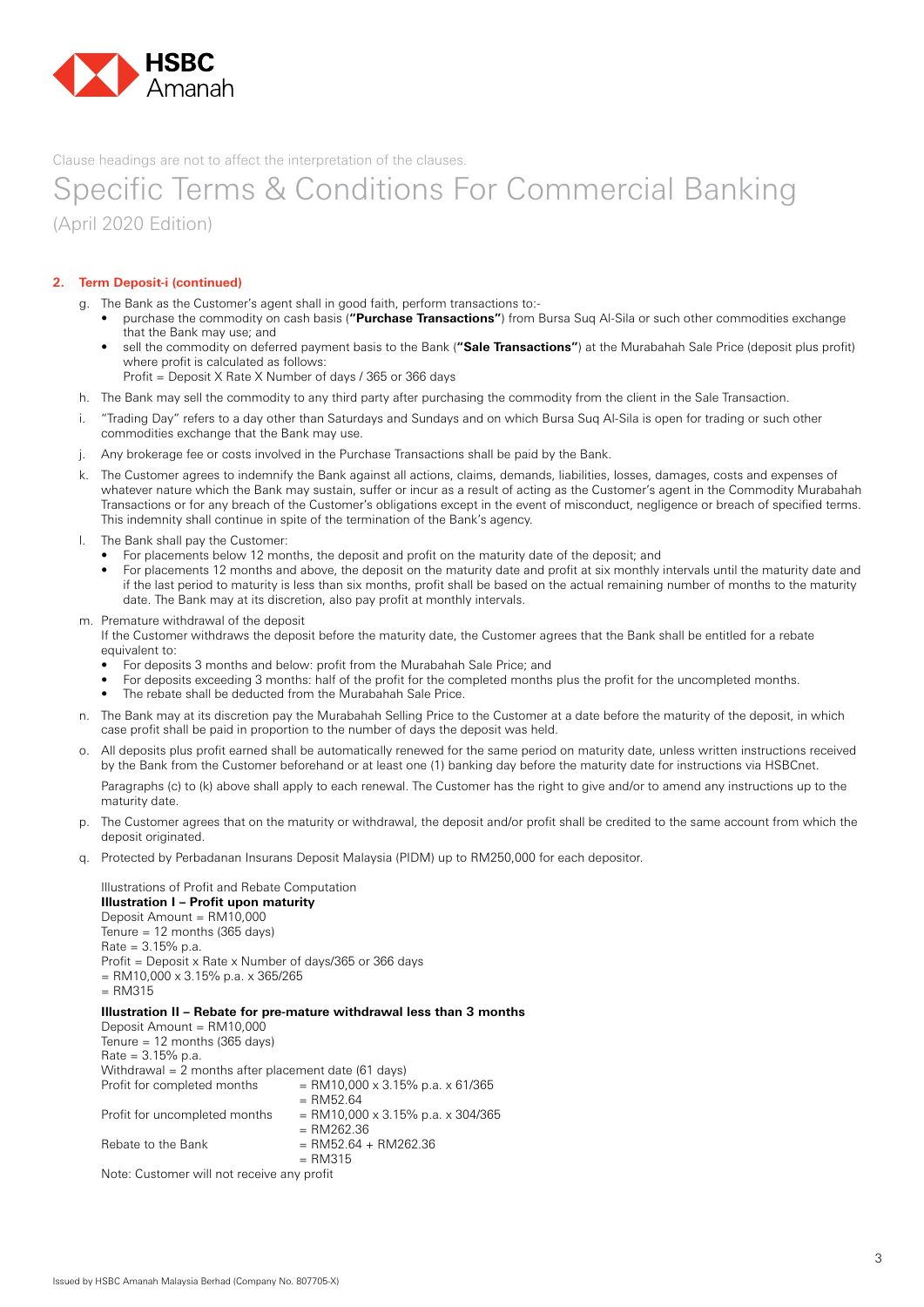

### Specific Terms & Conditions For Commercial Banking (April 2020 Edition)

#### **2. Term Deposit-i (continued)**

| Deposit Amount = $RM10,000$                                     | Illustration III – rebate for pre-mature withdrawal after 3 months before maturity date                                                             |
|-----------------------------------------------------------------|-----------------------------------------------------------------------------------------------------------------------------------------------------|
| Tenure = $12$ months (365 days)                                 |                                                                                                                                                     |
| Rate = $3.15\%$ p.a.                                            |                                                                                                                                                     |
| Withdrawal = 4 months after placement date $(122 \text{ days})$ |                                                                                                                                                     |
| Profit for completed months                                     | $=$ (Deposit x Rate x Number of days/365 or 366 days) /2<br>$= (RM10,000 \times 3.15\% \text{ p.a. x } 122/365)/2$<br>$=$ RM105.29/2<br>$=$ RM52.64 |
| Profit for uncompleted months                                   | $=$ RM10,000 x 3.15% p.a. x 243/365<br>$= RM209.71$                                                                                                 |
| Rebate to the Bank                                              | $=$ RM52.64 + RM209.71<br>$= RM262.35$                                                                                                              |

#### **FOREIGN CURRENCY (FCY) ACCOUNTS-i**

The Customer should first open or have a Ringgit account.

#### **3. FCY Business Vantage Account-i**

This account is based on the Shariah principle of Qard (loan).

- a. The Customer deposits with the Bank as lender and gives consent to the Bank as borrower to utilise any part of the deposits in the account for Shariah compliant investments or transactions and the Bank undertakes to deliver the deposit to the Customer on demand.
- b. A minimum initial deposit as determined by the Bank is required. No cheque book will be issued. Cash deposit/withdrawal and overdrawing are not allowed.
- c. For withdrawals/deposits at the counter, the Customer must check the debit/credit transaction advice to ensure that the correct entry has been made, and if the Customer fails to do so, the Bank shall not be liable for any loss suered by the Customer.
- d. Returns generated from the utilization of deposits belongs solely to the Bank. Hibah (reward) has been granted in the past and any hibah (reward) to be given as at the Bank's sole discretion.
- e. All cheques, and other monetary instruments accepted for deposit are credited subject to payment. The Bank reserves the right to debit the account with the same amount credited earlier if the relevant cheque or monetary instrument is subsequently returned unpaid.
- f. The Customer acknowledges that foreign currency deposits in currency other than USD, GBP, HKD, SGD and EUR will receive value 2 banking days after the date of deposit.
- g. The Customer acknowledges that the amount deposited cannot be assigned, transferred or charged either by endorsement or otherwise except with the prior written consent of the Bank.
- h. The Customer agrees that the operation of the account is subject to the prevailing exchange control regulations, and that if the amount deposited exceeds any limit prescribed by the exchange control regulations:
	- the Bank may debit the account, convert the excess into Ringgit at the Bank's prevailing spot buying rate and credit the Customer's Ringgit account with the Bank; or
	- if the Customer does not have a Ringgit account with the Bank, the Bank shall pay, retain and/or process the excess in such manner as the Bank sees fit.
- i. The rate of exchange for any currency exchange is based on the prevailing spot rate determined by the Bank and any settlement (save for circumstances beyond the Bank's control as described in GTC Clause 28 and Clause 3(f) above) shall be done on immediate basis.
- j. The Bank is the seller and Customer is the buyer for any currency exchange.
- k. Protected by Perbadanan Insurans Deposit Malaysia (PIDM) up to RM250,000 for each depositor.

#### **4. FCY Term Deposit-i**

This account is based on the Shariah principle of Commodity Murabahah (commodity trading).

- a. Commodity Murabahah Transactions
	- The Customer shall enter into purchase and sale transactions for Shariah compliant commodities **("Commodity Murabahah Transactions"**) to place the deposit.
- b. The Customer must open or have:
	- • a Ringgit account to convert Ringgit to the required foreign currency for the placement of the deposit and
	- a savings/current account in the same foreign currency for the withdrawal of the deposit as cash deposit/withdrawal in foreign currency is not allowed, and information relating to this account will be included in the account statement for the said Ringgit account.
- c. The Customer acknowledges that foreign currency deposits in currency other than USD, GBP and EUR:
- the Purchase Transaction will be e ected on receipt of value of the foreign currency; and
	- • written disposal instructions must be received by the Bank 2 banking days before maturity date, if not the deposit will be automatically renewed for the same period on maturity date.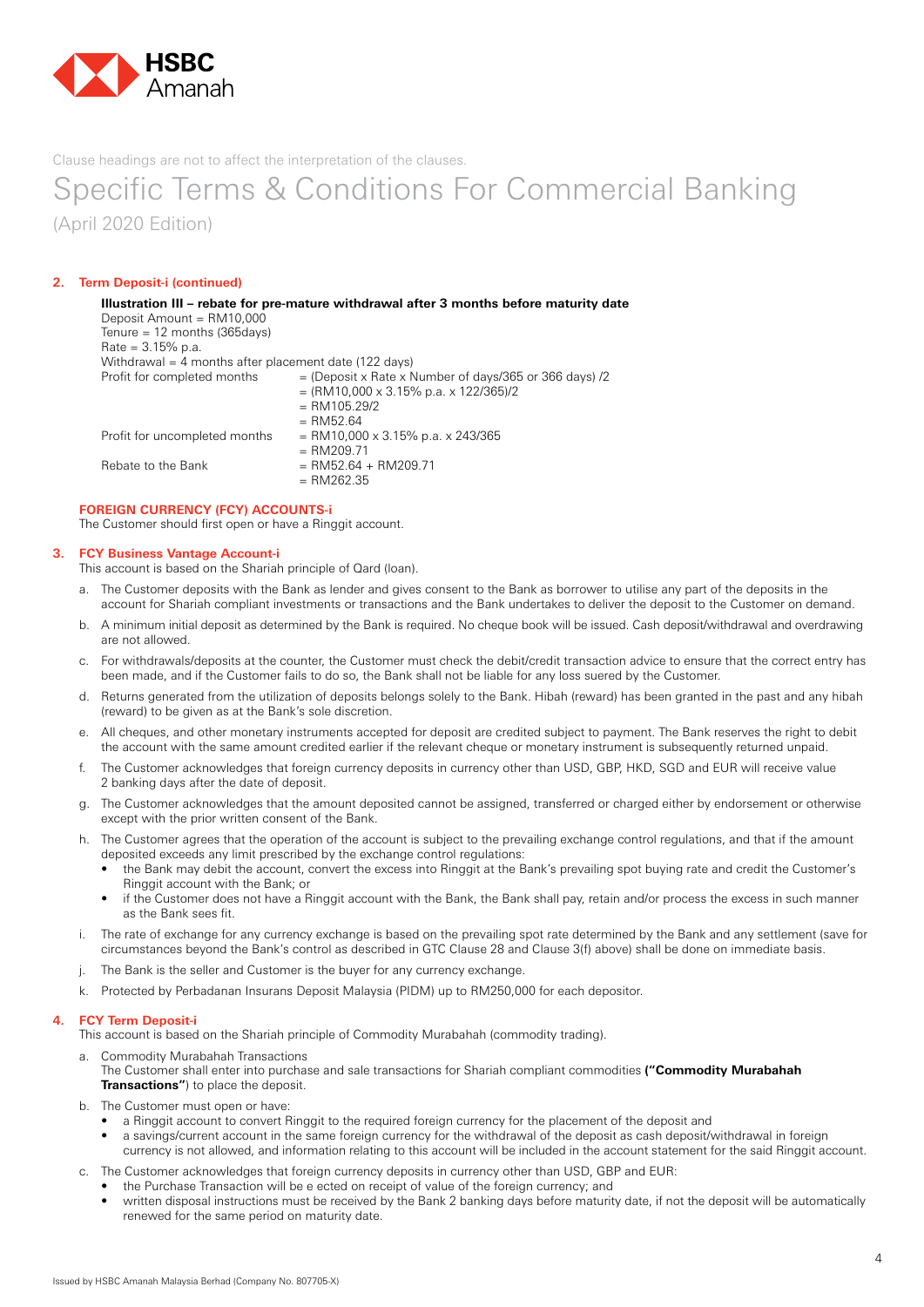

### Specific Terms & Conditions For Commercial Banking (April 2020 Edition)

#### **4. FCY Term Deposit-i (continued)**

d. The Customer agrees that:

- profit shall be paid on maturity of the deposit;
- • deposits may not be withdrawn before the maturity date and if exceptionally allowed, no profit is payable on the deposits and the Customer shall compensate the Bank for the penalty charges and any loss calculated at prevailing market rates; and
- duration of placement is limited to 1, 3, 6, 9 or 12 months only.
- e. The Customer acknowledges that the amount deposited cannot be assigned, transferred or charged either by endorsement or otherwise except with the prior written consent of the Bank.
- f. The Term Deposit-i terms and conditions in paragraphs (a), (c) to (i) and (l) to (m) also apply.
- g. Protected by Perbadanan Insurans Deposit Malaysia (PIDM) up to RM250,000 for each depositor.

#### **SERVICES**

#### **5. Business ATM Card (BAC)**

- a. Definitions
	- (i) "ATM" means the Bank's automated teller machine and any other automated teller machine operated or owned by other financial institutions which accepts BAC.
	- (ii) "ATM Account" means the account (other than the Primary Account) specified by the Customer for cash withdrawals using BAC. The ATM Account is to be funded from the Primary Account through Customer's standing instruction. For security reasons, cheque deposits to the ATM Account are not allowed and will be re-deposited to the Primary Account.
	- (iii) "Authorised Delegate(s)" means any person(s) nominated and authorised by the Custom erto receive and use a BAC.
	- (iv) "BAC" (or "Business ATM Card") means a card issued by the Bank for the purpose of withdrawing cash from the ATMs and includes any replacement card.
	- (v) "PIN" means the personal identification number issued by the Bank to an Authorised Delegate for a BAC and includes any replacement number.
	- (vi) "Primary Account" means the Customer's main operating account with the Bank, and if so desired by the Customer, can also be the account for cash withdrawals using BAC.
	- (vii) "Unauthorised Person" means any person other than the relevant Authorised Delegate.
- b. All Authorised Delegates are agents of the Customer when using BAC, and the Customer will ensure that each Authorised Delegate is aware of and complies with these BAC Terms & Conditions.
- c. The Customer shall be liable for all transactions carried out through BAC, whether or not carried out by the Customer or the Authorised Delegates.
- d. The Customer agrees:
	- (i) that BAC and/or PIN may be sent to the Customer by courier or registered post (not AR registered) at the Customer's risk and the Bank shall not be liable for any loss suffered by the Customer if it is not in fact received by the Customer;
	- (ii) that BAC and/or PIN may be collected by a person authorised by the Customer, and delivery by the Bank to a person identifying himself as the relevant Authorised Delegate or person authorised to collect the BAC and/or PIN shall be taken as delivery to the Customer and a good discharge to the Bank;
	- (iii) that BACs are not transferable and shall only be used by the relevant Authorised Delegate;
	- (iv) to give the Bank such documents and information on the Authorised Delegates Primary Account, ATM Account and BACs when requested by the Bank; and
	- (v) to give full co-operation to the Bank if there is any investigation or legal proceeding relating to BAC or its use.
- e. The maximum number of BACs per customer is 4. Any BAC that has not been used in a span of 1 year will become invalid, without affecting the rest that are being used. The Customer will have to apply for a replacement BAC and replacement charges will be debited to the account for which the replacement BAC is issued.
- f. If a BAC is lost, stolen or used by an Unauthorised Person or a PIN is disclosed to an Unauthorised Person, the Customer shall immediately notify:
	- the Manager of the Bank's branch of account for the Primary or ATM Account (during office hours); or
	- the Bank's ATM Centre (outside office hours) by telephone, followed promptly by a written confirmation.

 The Bank is not obliged to check that the person making the telephone notification is in fact an authorised representative of the Customer. A telephone notification once given, cannot be withdrawn and the Bank's record of the time of the telephone notification shall be conclusive evidence.

 Upon receiving the telephone notification, the Bank will cancel the relevant BAC without waiting for written confirmation. The Customer remains liable for unauthorised transactions carried out before cancellation of the BAC by the Bank.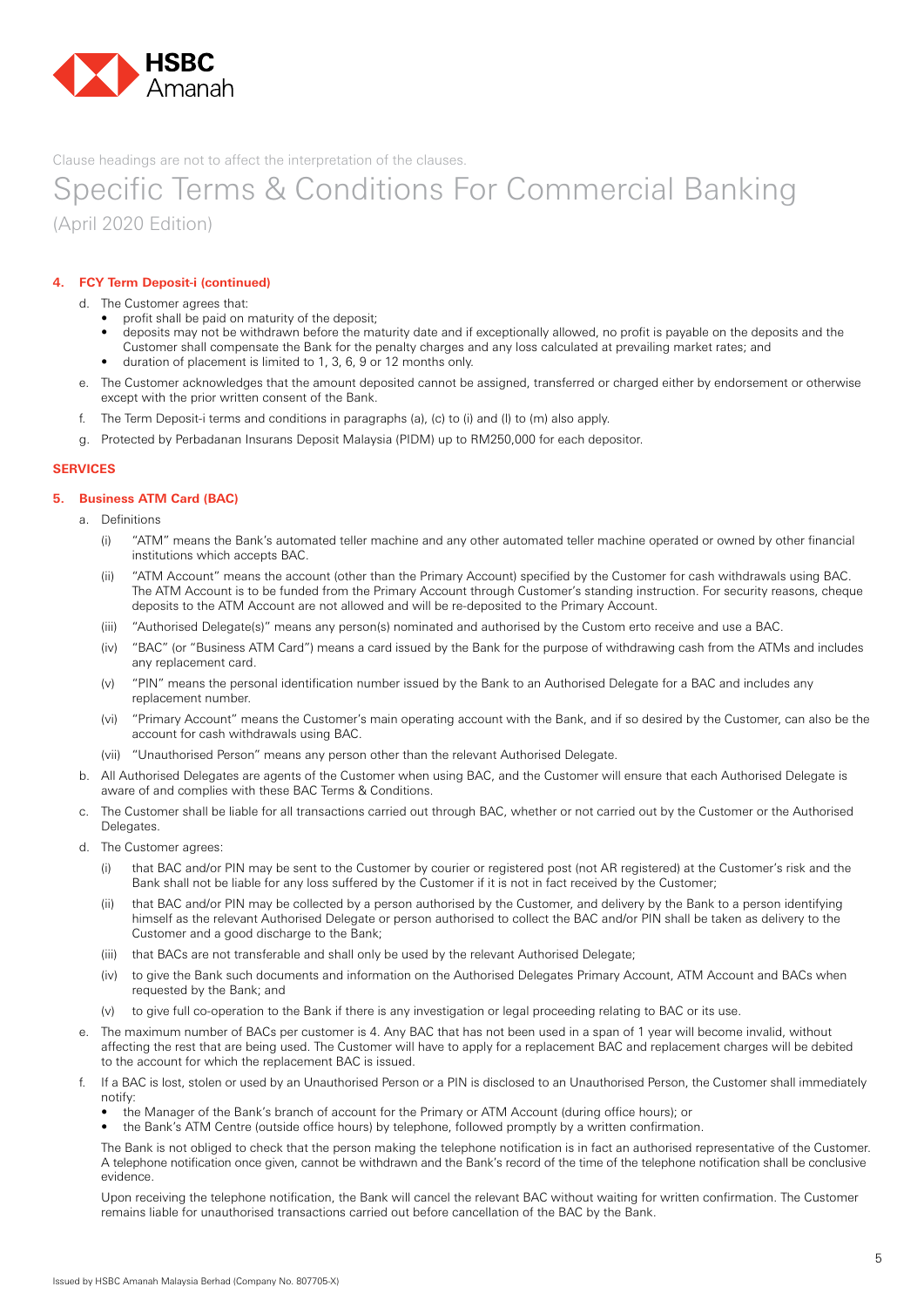

### Specific Terms & Conditions For Commercial Banking (April 2020 Edition)

#### **5. Business ATM Card (BAC) (continued)**

- g. In situations other than paragraph (f) above, the Customer must notify the Bank in writing if it requires the Bank to cancel a BAC.
- h. The Bank may at any time with notice to the Customer:
	- withdraw, suspend or cancel any BAC; and/or
	- change the daily withdrawal limit for BAC; and shall not be liable for any loss suered by the Customer.
- i. If a BAC is used after it has been withdrawn, suspended or cancelled, it will be automatically withheld by the ATM and not returned to the Customer.
- j. All new and/or replacement BACs requested by the Customer shall be issued at the Bank's discretion. The Bank may charge and debit the issuance or replacement charges to the Primary or ATM Account or any other account with the Bank.
- k. The Customer acknowledges that any advice slip issued by the ATM on withdrawal using BAC represents what is purportedly withdrawn and cannot be taken as a conclusive statement of the account balance.
- l. If any of the following take place, the Bank has the right to immediately terminate all BAC(s) and the Customer must return all BAC(s) to the Bank:
	- (i) any petition is presented or order is made by a court or resolution is passed for bankruptcy, winding-up or dissolution or appointment of liquidator, receiver manager, trustee or similar official of the Customer; or
	- (ii) any distress or execution is enforced on any of the Customer's assets; or
	- (iii) the Primary or ATM Account is closed.
- m. Any notice or communication given by the Customer to the Bank relating to BAC must be confirmed in writing and delivered or sent by prepaid post to the Bank's branch of account for the Primary or ATM Account and in situations other than paragraph (f) above, shall take effect only on the Bank's receipt of the written confirmation.
- n. The use of BACs is subject to the Generic Terms & Conditions and the applicable Specific Terms & Conditions. If there is any inconsistency among the applicable Specific Terms & Conditions, they shall prevail in the following order:
	- (i) these BAC Terms & Conditions; and
	- (ii) the applicable Specific Terms & Conditions for the Primary or ATM Account.

#### **6. Business SMS Alert (BSA)**

- a. Definitions
	- (i) "BSA" (or "Business SMS Alert") means the service of providing Information to the Customer through SMS.
	- (ii) "Information" means information and data made available to the Customer through BSA, supplied either by the Bank or an Information Provider, including but not limited to account information and Paid Information.
	- (iii) "Information Provider" means a third party provider of the Information including the party from whom it obtains any information.
	- (iv) "Nominated User" means any person nominated and authorised by the Customer to use BSA.
	- (v) "Paid Information" means the Bank's directory of branch locations, commercial banking telephone hotlines, Bursa Malaysia stock prices and such other information as may be included from time to time.
	- (vi) "SMS" means short messaging service using mobile phone.
- b. A Nominated User is an agent of the Customer when using BSA, and the Customer will ensure that the Nominated User is aware of and complies with these BSA Terms & Conditions.
- c. Subject to paragraph (j) below, the SMS notification will be broadcast as follows:
	- on the same day, for transactions carried out during normal banking hours;
	- on the next banking day, for transactions carried out after normal banking hours;
	- on the next available banking day, for transactions carried out after normal banking hours, where the next day is/are non-banking day(s).

 A "banking day" and "normal banking hours" are with reference to the Bank's main branch at No. 2, Leboh Ampang, 50100 Kuala Lumpur, Malaysia.

- d. SMS notification will only be sent for the types of transactions stated in the BSA application form (cash transactions are specifically excluded).
- The Customer may request to receive Paid Information through BSA, subject to the Bank's charges including charges by the mobile network operator.
- f. Due to the nature of BSA and circumstances beyond the Bank's control, the Bank is unable to guarantee that the SMS notification and/or Information provided through BSA (particularly Bursa Malaysia stock prices from an Information Provider) is accurate. The Bank shall not be liable for any loss suffered by the Customer due to the use of BSA or reliance on the SMS notification and/or Information.
- g. Information provided through BSA shall not be taken as an offer or invitation by the Bank to buy or sell any goods, services or securities nor an offer of investment, legal, accounting, tax or financial advice.
- h. The Customer can terminate the use of BSA by giving the Bank 30 days prior written notice.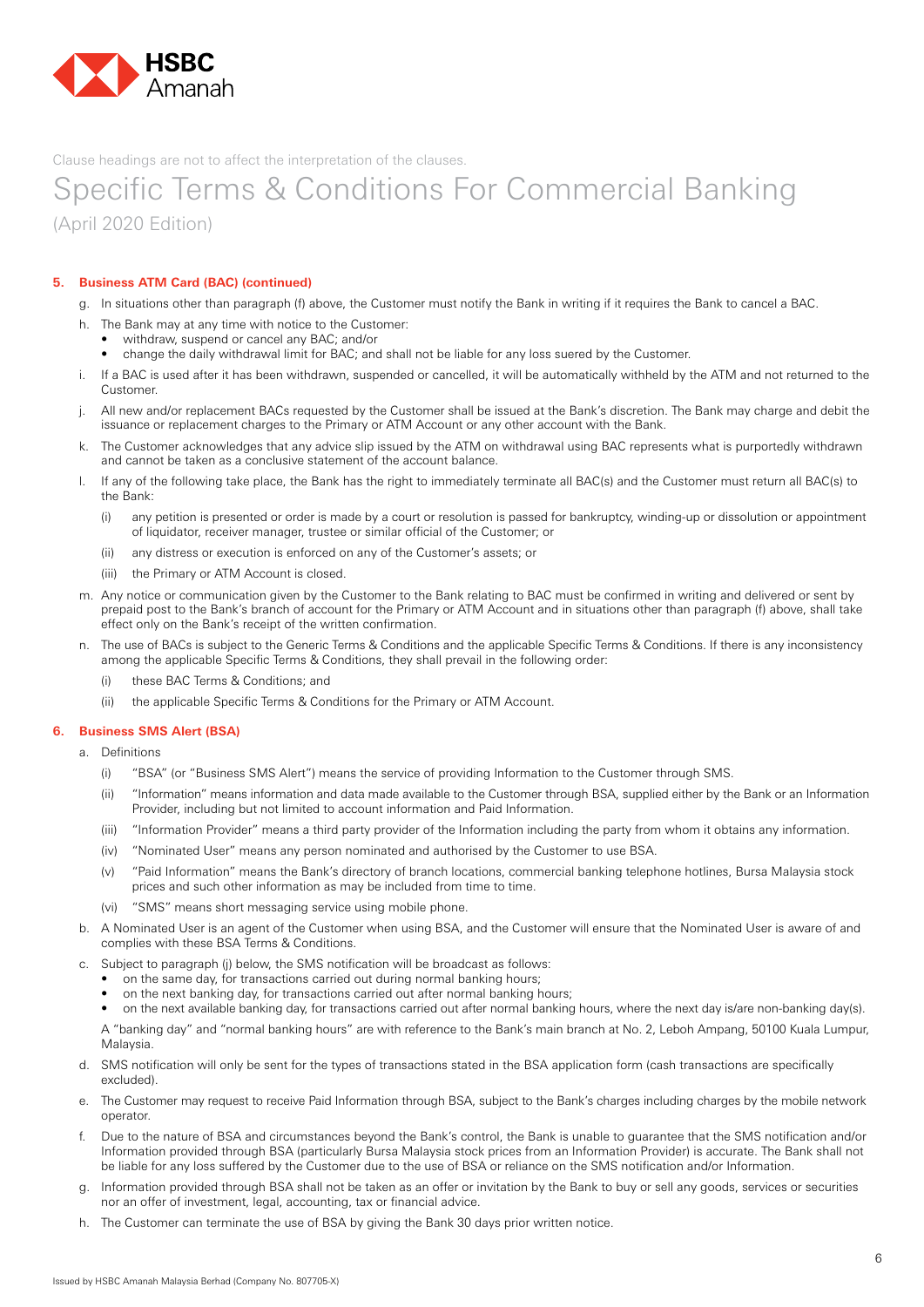

### Specific Terms & Conditions For Commercial Banking (April 2020 Edition)

#### **6. Business SMS Alert (BSA) (continued)**

- i. The Customer and the Nominated User shall comply with these BSA Terms & Conditions and the Bank's instructions and/or procedures for the use of BSA, and if they fail to do so, the Bank shall:
	- (i) not be liable for any loss suffered by the Customer or the Nominated User; and
	- (ii) have the right to suspend or terminate the use of BSA.
- j. The Customer acknowledges that the Nominated User may receive a significant number of SMS messages transmitted at any time, and agrees not to bring any action against the Bank for nuisance relating to the receipt of the SMS messages.
- k. The Bank shall not be liable for any loss suffered by the Customer in connection with BSA due to:
	- breakdown or malfunction of computer, terminal connection lines, data processing system or transmission lines; or
	- any circumstances beyond the Bank's control; or
	- any other reasons (save and except for any gross negligence or wilful misconduct on the part of the Bank, in which case the Bank's liability is limited to actual and direct losses suffered, excluding any incidental, special, consequential or exemplary damages or any loss of use, revenue, profits or savings, business disruption, loss of data, lost goodwill).
- l. The Customer agrees to indemnify the Bank against all actions, claims, demands, liabilities, losses, damages, costs and expenses of whatever nature which the Bank may sustain, suffer or incur as a result of the Customer's usage of the BSA and/or acting on any instruction or authorisation received through BSA which purportedly came from the Customer or the Nominated User. This indemnity shall continue in spite of the termination of BSA and/or closure of account.
- m. The Customer agrees to give such information as the Bank may reasonably require from time to time for the purpose of BSA.
- n. The Customer agrees to immediately notify the Bank in writing to terminate the Nominated User's access to BSA when:
- the Customer suspects any impropriety on the part of the Nominated User; or • the Nominated User ceases to the Customer's agent.
- o. The Customer acknowledges that the Bank is not obliged to verify the identity of the person receiving the SMS notification and/or Information other than to ensure that it is sent to the correct mobile phone number (stated in the BSA application form or as updated by
- the Customer from time to time). p. Each account with BSA is subject to a monthly service charge as stated for the time being in the Bank's Tariff and Charges on the Bank's website at www.hsbcamanah.com.my. The Customer authorises the Bank to debit any account of the Customer with the monthly service charge.
- q. The Bank reserves the right to introduce new features for BSA subject to supplementary terms to be notified to the Customer.
- The Bank reserves the right to appoint agent(s) to provide all or any part of BSA, and references in these BSA Terms & Conditions to "the Bank" covers such agent(s) including in limitation of liability clauses.
- s. In addition to what is stated in the Generic Terms & Conditions under the "Notices" clause, notices to the Customer under these BSA Terms & Conditions may given by the Bank electronically or through BSA, and shall be taken to have been received immediately after transmission to the facsimile number, telex number, email address or mobile phone number last notified in writing by the Customer to the Bank.
- t. The Bank and the Customer agree to comply with all applicable data protection and other similar purpose laws in all relevant jurisdictions. The Customer acknowledges that it is the Customer's responsibility to get an appropriate written consent from employees and other persons before their personal and/or other data is transmitted, processed or handled through BSA. The Customer agrees to give the Bank copies of such consents when requested. The Customer agrees to indemnify the HSBC Group against all costs, penalties, damages and other losses incurred as the result of any breach of by the Customer of this requirement. This indemnity shall continue in spite of any termination of BSA and/or closure of account.
- u. The use of BSA is subject to the Generic Terms & Conditions and the applicable Specific Terms & Conditions. If there is any inconsistency among the applicable Specific Terms & Conditions, they shall prevail in the following order:
	- (i) these BSA Terms & Conditions; and
	- (ii) the applicable Specific Terms & Conditions for the account.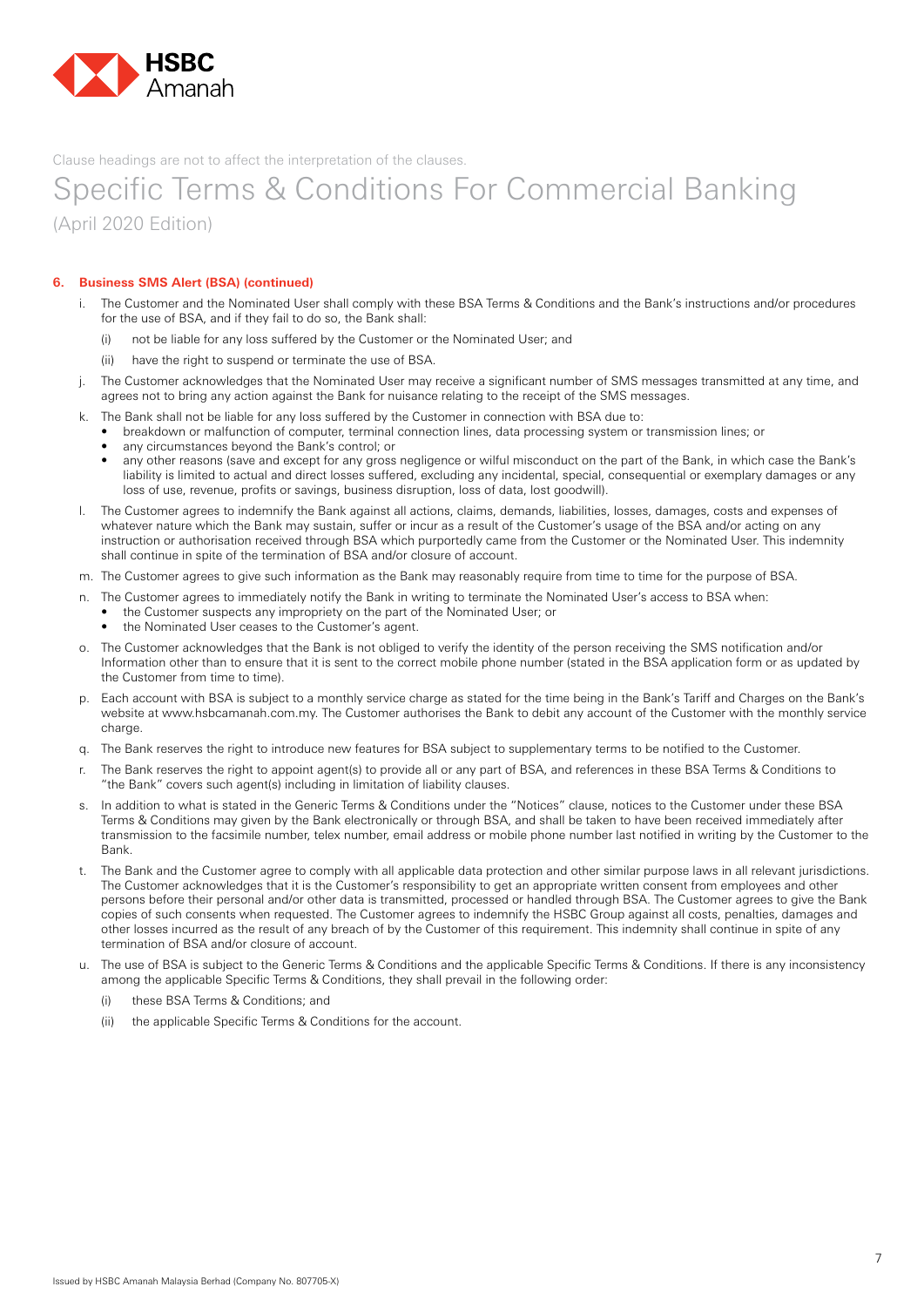

### Specific Terms & Conditions For Commercial Banking (April 2020 Edition)

#### **7. Business Cheque Report (BCR)**

- a. Definitions
	- (i) "BCR" (or "Business Cheque Report") means the service of providing BCR Information to the Customer through Encrypted E-mail sent to the Nominated User(s).
	- (ii) "BCR Information" means data relating to cheques payable to the Customer which are deposited for collection through QSM, and are cleared and paid into the Customer's account with the Bank.
	- (iii) "Encrypted E-mail" means encrypted electronic mail sent and/or received through a specific internet website hosted on a HSBC group entity's servers located either within or outside of Malaysia.
	- (iv) "Nominated User" means any person(s) nominated and authorised by the Customer to receive BCR Information through BCR.
	- (v) "Password" means the password used by the Nominated User for access to the Encrypted Email.
	- (vi) "QSM" means the Bank's automated cheque deposit machine.
	- (vii) "Unauthorised Person" means any person other than the Nominated User.
- b. All Nominated Users are agents of the Customer when using BCR and the Customer will ensure that each Nominated User is aware of and complies with these BCR Terms & Conditions.
- c. The BCR Information will be sent through BCR to the Nominated User on the next banking day after clearing and payment into the Customer's account with the Bank. A "banking day" is with reference to the Bank's main branch at No. 2, Leboh Ampang, 50100 Kuala Lumpur, Malaysia. All time and date references stated in the Encrypted E-mail are to Malaysian time and date unless otherwise specified by the Bank.
- d. The Customer and each Nominated User agree to the use of the Encrypted E-mail and consent to the servers being located outside of Malaysia.
- e. The Customer agrees to ensure that the Nominated User's access to BCR shall be through a computer with up-to-date anti-virus and anti-spyware software, and that the Nominated User keeps the Password secure at all times and takes precautionary measures diligently to prevent access by any Unauthorised Person.
- f. The Customer can terminate the use of BCR by giving the Bank 30 days prior written notice.
- g. The Customer and the Nominated User shall comply with these BCR Terms and Conditions and the Bank's instructions and/or procedures for the use of BCR, and if they fail to do so, the Bank shall:
	- (i) not be liable for any loss suffered by the Customer or the Nominated User; and
	- (ii) have the right to suspend or terminate the use of BCR.
- h. The Customer acknowledges that BCR is accessed through the internet which is a public system over which the Bank has no control, and that no warranty is given by the Bank or any entity within HSBC group that BCR is free from computer viruses which may adversely affect the hardware or software used by the Customer and/or the Nominated User.
- i. The Bank shall not be liable for any loss suffered by the Customer and/or the Nominated User in connection with BCR, including but not limited to:
	- (i) incorrect BCR Information:
	- (ii) loss of or damage to data, software, hardware, computer networks, telecommunications or other equipment;
	- (iii) unavailability, delay or interruption of BCR caused by any circumstances beyond the Bank's control, such as power failure, breakdown or malfunction of equipment, facilities, computer systems, data processing systems, telecommunications or data communications network, terminal connection lines or transmission lines; or
	- (iv) any other reasons (save and except for any gross negligence or wilful misconduct on the part of the Bank, in which case the Bank's liability is limited to actual and direct losses suffered, excluding any incidental, special, consequential or exemplary damages or any loss of use, revenue, profits or savings, business disruption, loss of data, lost goodwill).
- j. The Customer agrees to indemnify the Bank against all actions, claims, demands, liabilities, losses, damages, costs and expenses of whatever nature which the Bank may sustain, suffer or incur as a result of the Customer's usage of the BCR. This indemnity shall continue in spite of the termination of BCR and/or closure of account.
- k. The Customer agrees to give such information as the Bank may reasonably require from time to time for the purpose of BCR.
- l. The Customer agrees to immediately notify the Bank in writing to terminate the Nominated User's access to BCR when:

 (i) the Customer suspects any impropriety on the part of the Nominated User; or

- (ii) the Nominated User ceases as the Customer's agent.
- m. The Customer acknowledges that the Bank is not obliged to verify the identity of the person receiving the BCR Information through BCR other than to ensure that it is sent to the correct electronic mail address (stated in the BCR application form or as updated by the Customer from time to time).
- n. Each account with BCR is subject to a monthly service charge (which is a form of "Uirah" for the service rendered by the Bank under BCR) as stated for the time being in the Bank's Tari and Charges on the Bank's website at www.hsbcamanah.com.my and the Customer authorises the Bank to debit any account of the Customer with such monthly service charge.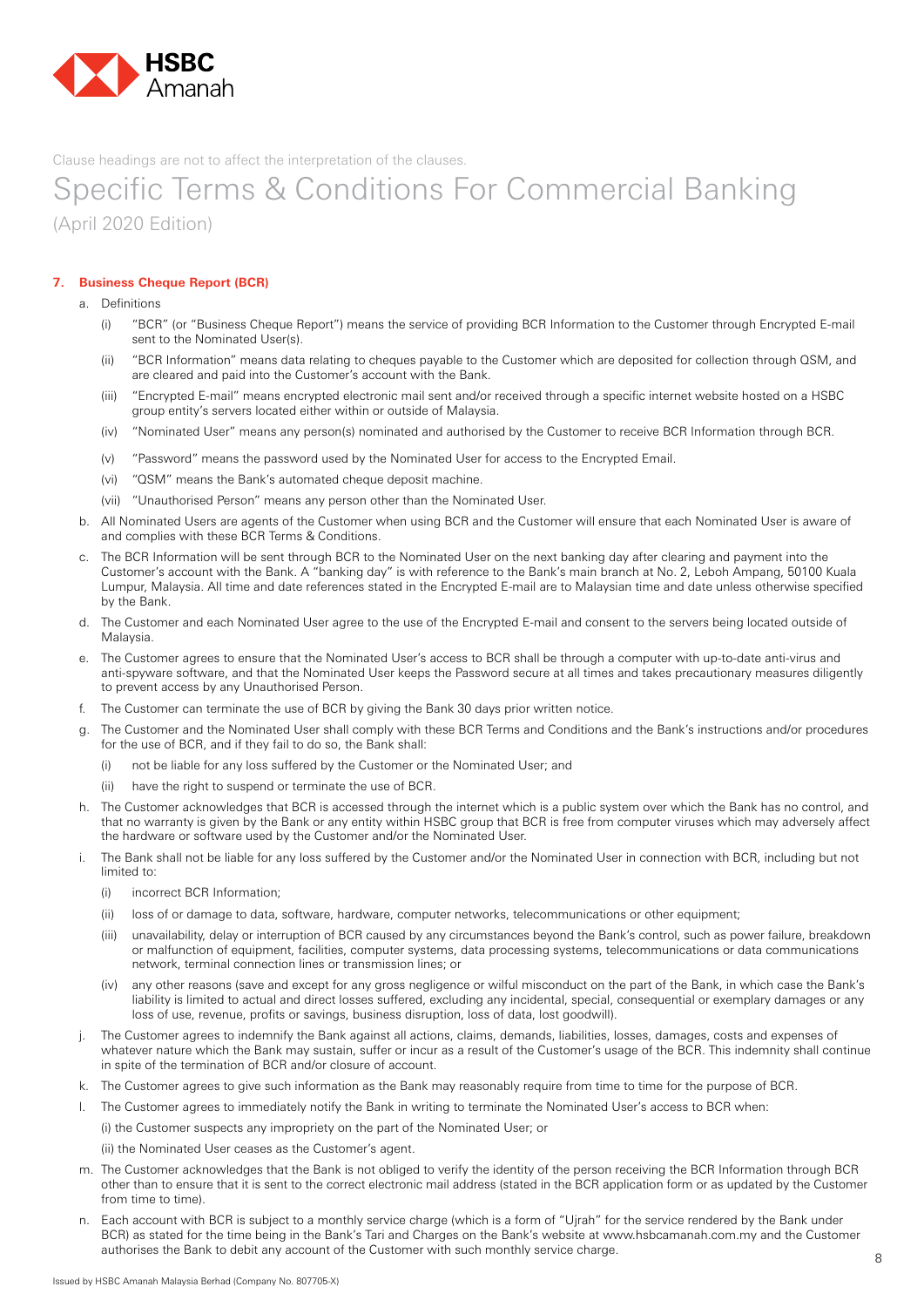

### Specific Terms & Conditions For Commercial Banking (April 2020 Edition)

#### **7. Business Cheque Report (BCR) (continued)**

- o. The Bank reserves the right to introduce new features for BCR subject to supplementary terms to be notified to the Customer.
- In addition to what is stated in the Generic Terms & Conditions under the "Notices" clause, notices to the Customer under these BCR Terms & Conditions may be given by the Bank electronically or through BCR, and shall be taken to have been received immediately after transmission to the facsimile number, telex number, email address or mobile phone number last notified in writing by the Customer to the Bank.
- q. The Bank and the Customer agree to comply with all applicable data protection and other similar purpose laws in all relevant jurisdictions. The Customer acknowledges that it is the Customer's responsibility to get an appropriate written consent from employees and other persons before their personal and/or other data is transmitted, processed or handled through BCR. The Customer agrees to give the Bank copies of such consents when requested.

 The Customer agrees to indemnify the HSBC Group against all cost, penalties, damages and other losses incurred as the result of any breach of by the Customer of this requirement. This indemnity shall continue in spite of any termination of BCR and/or closure of account.

- r. The use of BCR is subject to the Generic Terms & Conditions and the applicable Specific Terms & Conditions. If there is any inconsistency among the applicable Specific Terms & Conditions, they shall prevail in the following order:
	- (i) these BCR Terms and Conditions; and
	- (ii) the applicable Specific Terms and Conditions for the account.

#### **8. Business Telephone Banking (BTB)**

- a. Definitions
	- (i) "Authorised Delegate" means any person nominated and authorised by the Customer to use BTB.
	- (ii) "BTB" (or "Business Telephone Banking") means the channel of communication with the Bank using push button tone telephone to give instructions for banking transactions and to receive information from the Bank.
	- (iii) "PBN" (or "Personal Banking Number") means the unique identifier issued to each Authorised Delegate for BTB.
	- (iv) "PIN" (or "Personal Identification Number") means a sequence of numbers issued to or adopted by any Authorised Delegate for using BTB.
	- (v) "Unauthorised Person" means any person other than the relevant Authorised Delegate.
- b. BTB
	- (i) The Bank has the right to end or change from time to time, any part of BTB including but not limited to:
		- expanding or reducing BTB;
		- imposing or changing any restrictions on the use of BTB such as minimum an maximum daily limits for any banking transactions through BTB; and
		- setting or changing the service hours for BTB and any applicable daily cut-off time. Instructions received by the Bank after the relevant daily cut-off time may be processed by the next banking day.
	- (ii) The Customer agrees to comply with these BTB Terms & Conditions, and to ensure that BTB is used with care and good faith. An Authorised Delegate is an agent of the Customer when using BTB, and the Customer will ensure that the Authorised Delegate is aware of and complies with these BTB Terms & Conditions.
	- (iii) If the Bank is of the view that the Customer or the Authorised Delegates have breached the BTB Terms & Conditions, the Bank shall: not be liable for any loss suffered by the Customer or the Authorised Delegate; and
		- have the right to suspend or terminate the use of BTB.
- c. Registration Procedure, PBN and PIN
	- (i) Each Authorised Delegate will be given a PBN and PIN.
	- (ii) The PBN and PIN:
		- shall be sent separately, either by post or any other manner decided by the Bank, to the Customer or the Authorised Delegate at the Customer's risk; or
		- may be collected by a person authorised by the Customer or the Authorised Delegate, and delivery by the Bank to a person identifying himself as the relevant Authorised Delegate or person authorised to collect the PBN and/or PIN shall be taken as delivery to the Customer or the Authorised Delegate and a good discharge to the Bank.
	- (iii) The Bank shall not be liable for any loss suffered by the Customer or the Authorised Delegate if the PBN and/or PIN is not in fact received.
	- (iv) The Customer and each Authorised Delegate shall use care and good faith to keep the PBN and PIN secure at all times, and shall not at any time disclose the PBN and/or PIN to any Unauthorised Person.
	- (v) The Customer shall bear the risk of any disclosure of the PBN and/or PIN to any Unauthorised Person and the Bank shall not be liable for any loss suered by the Customer.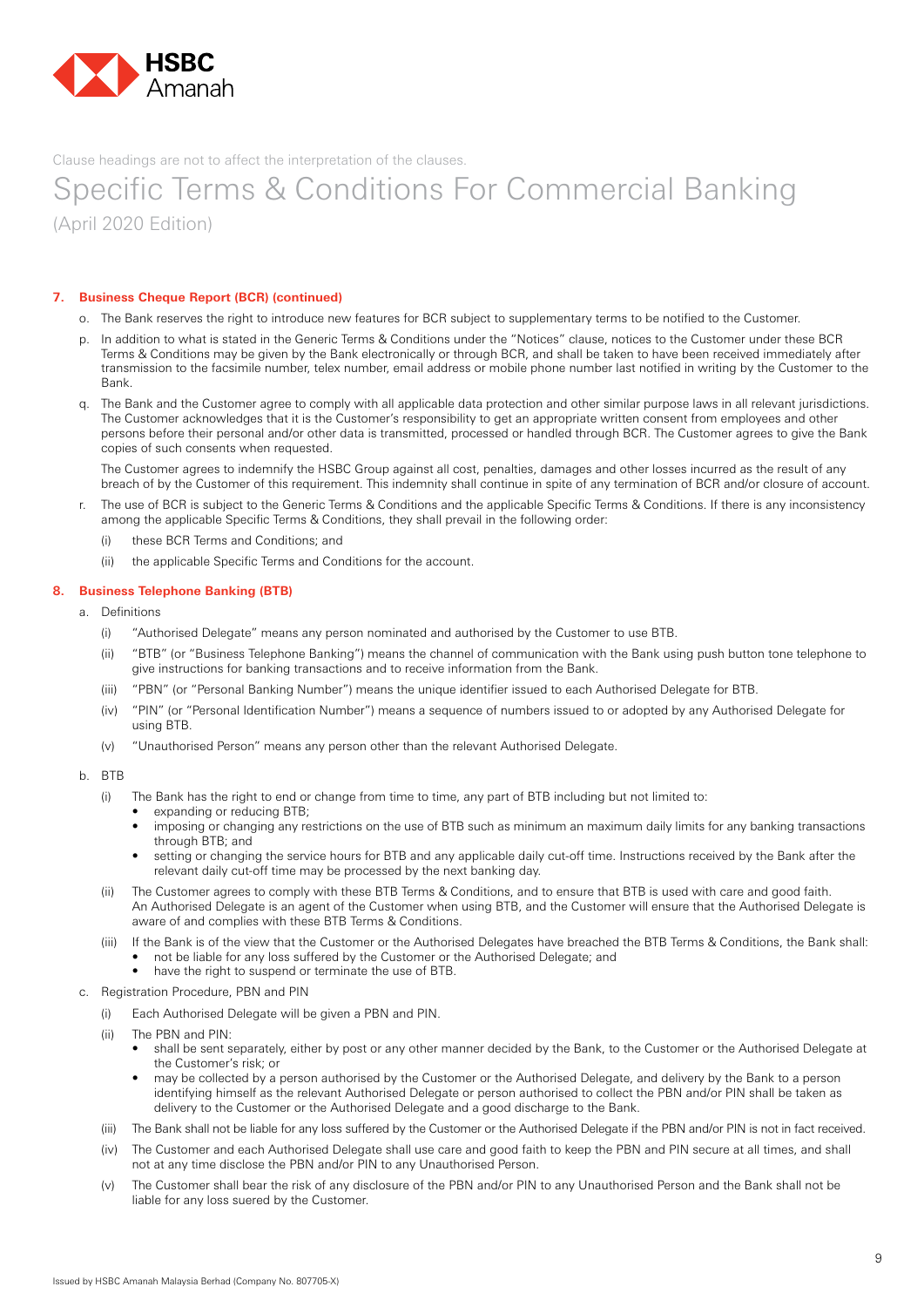

## Specific Terms & Conditions For Commercial Banking (April 2020 Edition)

#### **8. Business Telephone Banking (BTB) (continued)**

 (vi) If BTB is used by an Unauthorised Person, or the PBN and/or PIN is disclosed to an Unauthorised Person, the Customer shall immediately notify the Bank by telephone (at such telephone number indicated by the Bank for such purpose), followed promptly by a written confirmation.

 The Bank is not obliged to check that the person making the telephone notification is in fact an authorised representative of the Customer. A telephone notification once given, cannot be withdrawn and the Bank's record of the time of the telephone notification shall be conclusive evidence.

 Upon receiving the telephone notification, the Bank will suspend and/or terminate BTB for the Customer's account(s) and/or cancel the PBN and/or PIN without waiting for written confirmation. The Customer remains liable for unauthorised transactions carried out using BTB before the Bank's actual receipt of such telephone notification.

- (vii) The Customer and/or Authorised Delegate may be given a new PBN and/or PIN at the Bank's discretion.
- d. Instructions
	- (i) Each Authorised Delegate is required to key-in the PBN and PIN (and/or any other identifiers set by the Bank from time to time) in order to use BTB.
	- (ii) The Customer authorises the Bank to treat all instructions received by the Bank through BTB as instructions properly authorised by the Customer, even if they conflict with any existing mandate for the account. Subject to paragraph (d)(i) above, the Bank is not obliged to check the identity or authority of the person giving the instructions.
	- (iii) The Bank shall not be liable for any loss or delay suffered by the Customer if the instructions given through BTB are inaccurate, incomplete or ambiguous.
	- (iv) Any instructions given through BTB may not be cancelled or changed without the Bank's consent. If the Customer requests the Bank to cancel or change any instruction, the Bank will use reasonable efforts to do so, but the Bank shall not be liable if it is unable to comply with the Customer's request.
	- (v) The Customer agrees that all instructions given through BTB shall be carried out subject to the Generic Terms & Conditions, and shall be binding on the Customer once it is carried out by the Bank in good faith.
	- (vi) The Bank has the right to debit any of the Customer's accounts with any amount that the Bank has paid or incurred, including service charges and transaction fees, as a result of carrying out an instruction given through BTB.
	- (vii) The Bank has the discretion, without being liable, to refuse to carry out or delay carrying out an instruction given through BTB if: • it would result in exceeding an applicable limit;
		- the Bank has reason to believe that there is a security breach; or
		- the Bank has terminated BTB for the Customer's account(s) pursuant to paragraph (m) below and the Bank shall inform the Customer of this as soon as practicable.
		- (i) The Customer acknowledges that it may not be possible for a banking transaction to be carried out immediately after the instruction is given through BTB, as some may take time to process or can only be processed during normal banking hours even if BTB can be used outside such hours. "Normal banking hours" are with reference to the Bank's main branch at No. 2, Leboh Ampang, 50100 Kuala Lumpur, Malaysia.
		- (ii) Any exchange rate, indicative profit rate and other information given by the Bank through BTB is for general information only and is not applicable to any specific banking transaction. The rate applicable to a specific banking transaction shall be the rate offered by the Bank and accepted by the Customer for that specific banking transaction.
- e. BTB Recordings
	- (i) All telephone calls through BTB will be recorded. Such recordings, being the sole property of the Bank, shall be conclusively binding on the Customer and the Bank reserves the right to destroy the recordings after such period of time it sees fit.
	- (ii) The Customer agrees not to object to the admission of the recordings as evidence in legal proceedings on the grounds that they are not originals or not in writing.
- f. Service Interruption
	- (i) The Bank may (but is not obliged to) suspend any service under BTB where the Bank considers it necessary or advisable to do so, including but not limited to, when:
		- the Bank has reason to believe that there is an actual or potential security breach;
		- the Customer does not take care to ensure the security of the use of BTB; or
		- routine, non-routine or emergency maintenance is required.
	- (ii) The Bank will use reasonable efforts to inform the Customer if any service under BTB is not available. If the Bank has specifically charged for a particular service which is not available (not referring to the periodic fee charged for BTB as a whole), the Bank will refund the specific charges to the Customer and after doing so, the Bank will not have any further liability to the Customer.
- g. Customer's Information

The Customer agrees to give such information as the Bank may reasonably require from time to time for the purpose of BTB.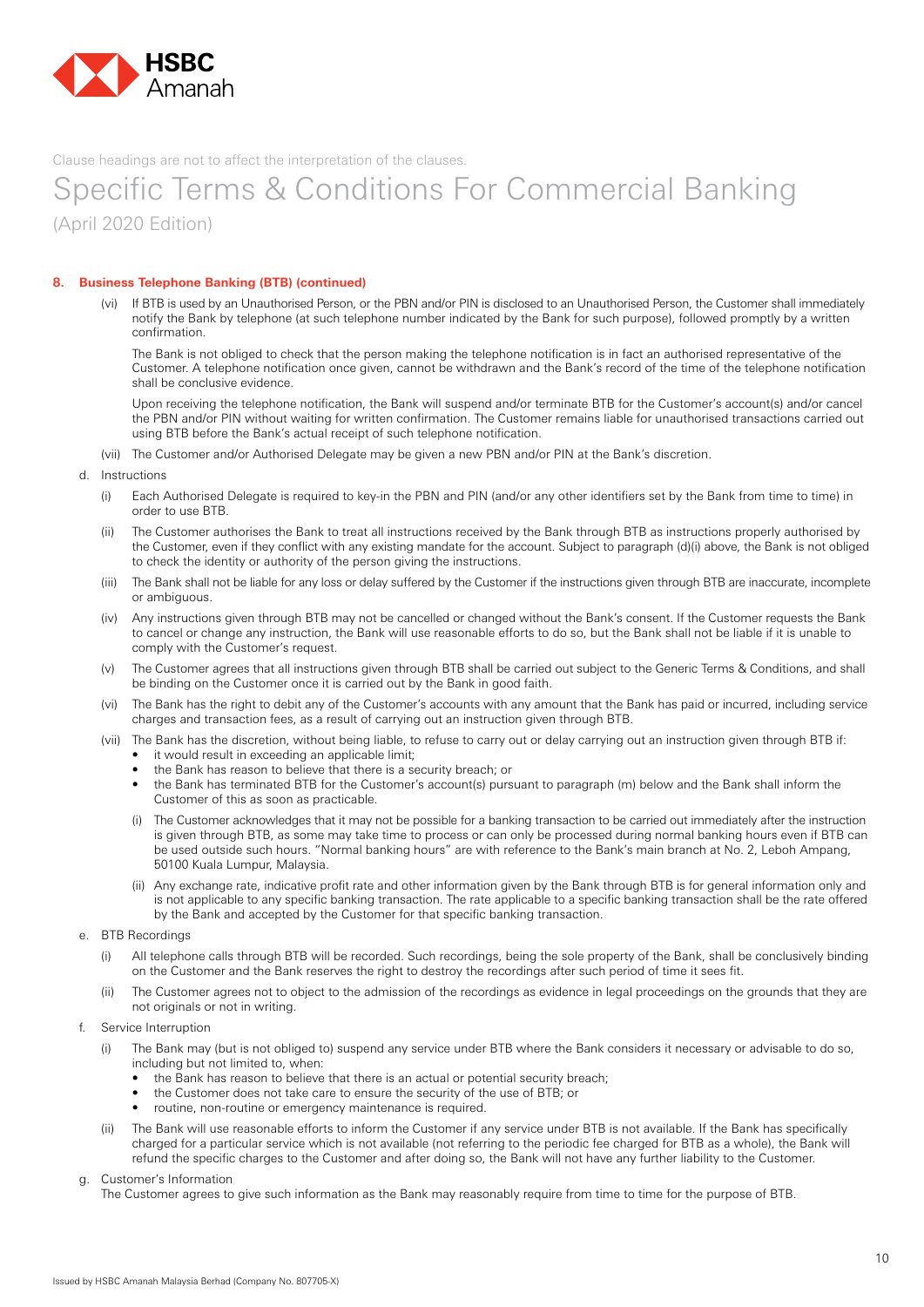

### Specific Terms & Conditions For Commercial Banking (April 2020 Edition)

#### **8. Business Telephone Banking (BTB) (continued)**

- h. Customer's Security Duties
	- (i) The Customer agrees that it is the Customer's responsibility to regularly review security controls for:
		- PBN and/or PIN; and
		- • use of BTB.
	- (ii) The Customer agrees to ensure that each Authorised Delegate complies with:
		- the security procedures in these BTB Terms & Conditions; and
		- the Bank's instructions or recommendations on telephone banking security.
	- (iii) The Customer agrees to ensure that each Authorised Delegate keeps their PBN and PIN secure at all times and takes precautionary measures to prevent use by any Unauthorised Person such as, but not limited to:
		- never making a record of their PBN and PIN in a way that might be understood by someone else;
		- not disclosing their PBN and PIN to anyone (including the Bank's staff);
		- destroying any advice from the Bank on their PBN and PIN promptly after receipt;
		- avoid using PINs which may be easy to guess such as dates of birth, telephone numbers, etc;
		- informing the Bank immediately if they know or suspect that someone else knows their PBN and PIN;
		- using BTB in a secure manner such that no one is overlooking their shoulder, they are not within range of closed circuit TV and no one can identify the keys they are pressing on the telephone;
		- changing their PIN regularly and not alternating between PINs which have been used before; and
		- keeping their PBN and PIN in a safe place at all times.
	- (iv) The Customer and/or its Authorised Delegate must immediately notify the Bank and change their PINs to ones which have not been used before if:
		- there is actual or suspected use of BTB by an Unauthorised Person; or
		- an Unauthorised Person knows the PBN and/or PIN.

 The Customer remains liable for unauthorised instructions carried out before the Bank's suspension of BTB for the Customer's account(s) following the notification.

- (v) The Customer agrees to immediately notify the Bank in writing to terminate the Authorised Delegate's access to BTB when:
	- the Customer suspects any impropriety on the part of the Authorised Delegate; or
	- the Authorised Delegate ceases to the Customer's agent.
- i. Customer's Liabilities
	- (i) The Customer shall be liable for all consequences resulting from the use of BTB and/or information obtained through BTB.
	- (ii) The Customer shall be liable for all losses from unauthorised banking transactions if there is negligence or fraud on the Customer's and/or the Authorised Delegate's part, and negligence includes not complying with the security duties stated in these BTB Terms & **Conditions**
	- (iii) The Customer agrees to indemnify:
		- the Bank:
		- any member of the HSBC Group; and
		- their respective officers and employees;
		- (collectively, "Indemnified Persons") against all liabilities, claims, demand, losses, damages, costs, charges and expenses of any kind (including legal fees on a full indemnity basis) which may be incurred, suffered or sustained as a result of:
			- the Customer's usage of the BTB;
			- acting on any instructions received through BTB which purportedly came from the Customer or the Authorised Delegate; and/or
			- the exercise of the Bank's rights under these BTB Terms & Conditions but excluding any direct and reasonably foreseeable loss caused solely by the gross negligence or wilful termination of BTB and/or closure of account.
	- (iv) The Customer agrees to fully co-operate with the Bank in fraud investigations. Any failure to do so including withholding information shall be taken as a breach of these BTB Terms & Conditions, and the Bank shall not be liable for any loss suered by the Customer.
- j. Bank's Liabilities
	- (i) The Bank will take reasonable care to ensure that any information given through BTB correctly reflects the information in the Bank's computer systems.
	- (ii) Neither the Bank, any member of the HSBC Group, nor their respective officers and employees (collectively, "Relevant Persons") shall be liable for any loss suffered by the Customer due to any of the following, except for any direct and reasonably foreseeable loss (up to the amount of the relevant banking transaction) caused solely by the gross negligence or levant Persons:
		- use of BTB and/or information obtained through BTB by the Customer or any other person (whether or not authorised);
		- disclosure of PBN and/or PIN or any advices on PBN and/or PIN to any Unauthorised Person;
		- breach of these BTB Terms & Conditions or failure to use BTB with care;
		- the Bank acting on any instructions (whether or not authorised) or the Bank misinterpreting any instructions provided that the Bank acted in good faith;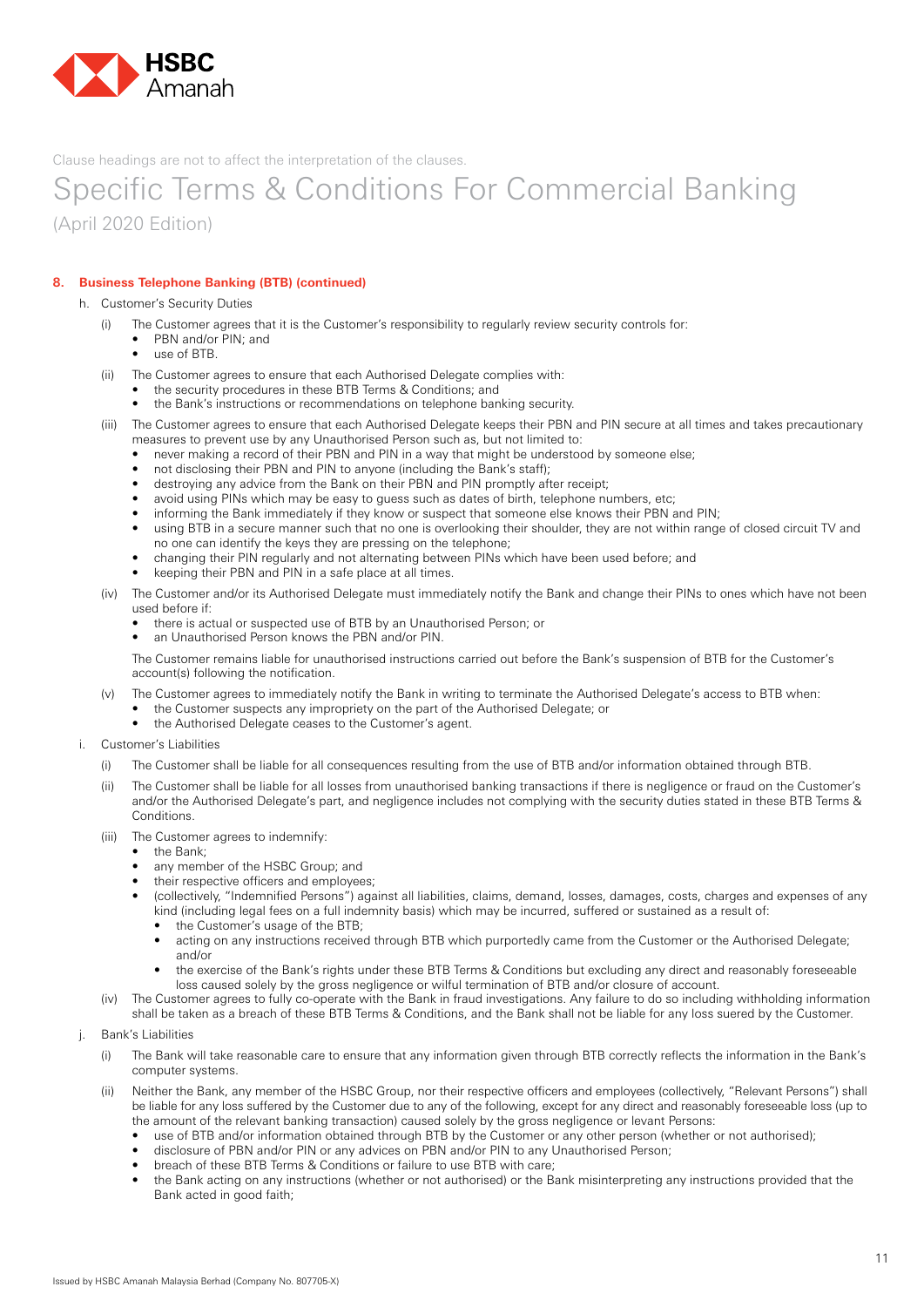

## Specific Terms & Conditions For Commercial Banking (April 2020 Edition)

#### **8. Business Telephone Banking (BTB) (continued)**

- any unavailability of BTB, any delay or interruption in transmission of instructions or information caused by circumstances beyond the Bank's control including but not limited to:
	- failure of any telecommunications or data communications network;
	- mechanical or power failure;
	- breakdown or malfunction of equipment, facilities or computer systems;
	- strikes, industrial action or trade disputes (whether or not involving the Bank's employees);
	- civil unrest or government action;
	- act or omission of any third party;
	- any law, regulations, rules, codes, guidelines, directions or orders (whether or not having the force of law);
- fraud or dishonest conduct of any third party including but not limited to telephone scams;
- disclosure of the Customer's information to any third party including but not limited to the Central Credit Bureau;
- the Customer's information being incorrect or misstated due to whatever reason,
- including but not limited to:
	- negligence (not gross negligence) or default (not wilful default) by the Bank, any member of the HSBC Group, any third party or their respective ocers or employees; or
- delay or interruption in notifying or updating changes to the Customer's information;
- reliance by the Customer, the Authorised Delegates or any third party on the Customer's information which is incorrect or misstated.
- (iii) The Bank and members of the HSBC Group shall not be liable at all for any incidental, indirect, special, consequential or exemplary damages including but not limited to any loss of use,revenue, profits or savings suffered by the Customer or any other person.
- (iv) The Bank is not obliged to monitor the Customer's use of BTB for any failure to comply with these BTB Terms & Conditions including the Customer's security duties or to notify the Customer of any such failure.
- (v) Continued provision of BTB when the Customer is in breach of these BTB Terms & Conditions (whether or not the Bank is aware of such breach) is not to be taken as a waiver of the Bank's rights under these BTB Terms & Conditions.
- k. Charges, Supplementary Terms, Suspension/Cancellation of BTB
	- (i) The Customer agrees to pay the charges (if any) for BTB as stated for the time being in the Bank's Tariff and Charges on the Bank's website at www.hsbcamanah.com.my.

 The Customer authorises the Bank to debit any account of the Customer with the charges. The Customer acknowledges that these charges are in addition to any other applicable charges for carrying out the instructions given through BTB.

- (ii) The Customer acknowledges that the Customer will incur telephone charges when using BTB.
- (iii) The Bank reserves the right to introduce new features for BTB subject to supplementary terms to be notified to the Customer.
- (iv) The Bank may at any time with notice to the Customer, suspend or terminate BTB and the Bank shall not be liable for any loss suffered by the Customer.
- l. Authority and Indemnity
	- (i) The Customer authorises the Bank to act upon written instructions concerning the administration of BTB, when signed or purported to be signed by its relevant authorised signatory(ies). Such written instructions include but not limited to:
		- removing or replacing any Authorised Delegate;
		- resetting any PINs; or
		- taking any action for the continued and orderly operation of BTB.
	- (ii) If the written instructions are sent to the Bank by facsimile transmission, the Customer authorises the Bank to act upon it without further authority or confirmation from the Customer. The Bank shall not be liable for any loss suffered by the Customer or any third party due to the facsimile transmission being unauthorised or fraudulent, and the Customer agrees to indemnify the Bank against any claims or demands arising from it.
	- (iii) In spite of paragraph (l)(ii) above, the Bank has the right not to act on any written instructions received by facsimile transmission. The Bank agrees to use reasonable e orts to inform the Customer if the Bank is not acting on such facsimile instructions.

(iv) The Bank shall not be liable for any loss suffered by the Customer as a result of any delays when carrying out the written instructions.

- m. Termination
	- (i) The Bank or the Customer can terminate BTB for the Customer's account(s) by giving at least 2 banking days prior written notice to the other.
	- (ii) The Bank or the Customer can terminate BTB for the Customer's account(s) with immediate effect by written notification to the other, if the other party materially breached these BTB Terms & Conditions or becomes insolvent under applicable laws.
	- (iii) Termination will not affect:
		- the accrued rights and remedies or undischarged obligations and liabilities of either party as at the termination date;
		- any part of these BTB Terms & Conditions which are meant or required to apply even after termination.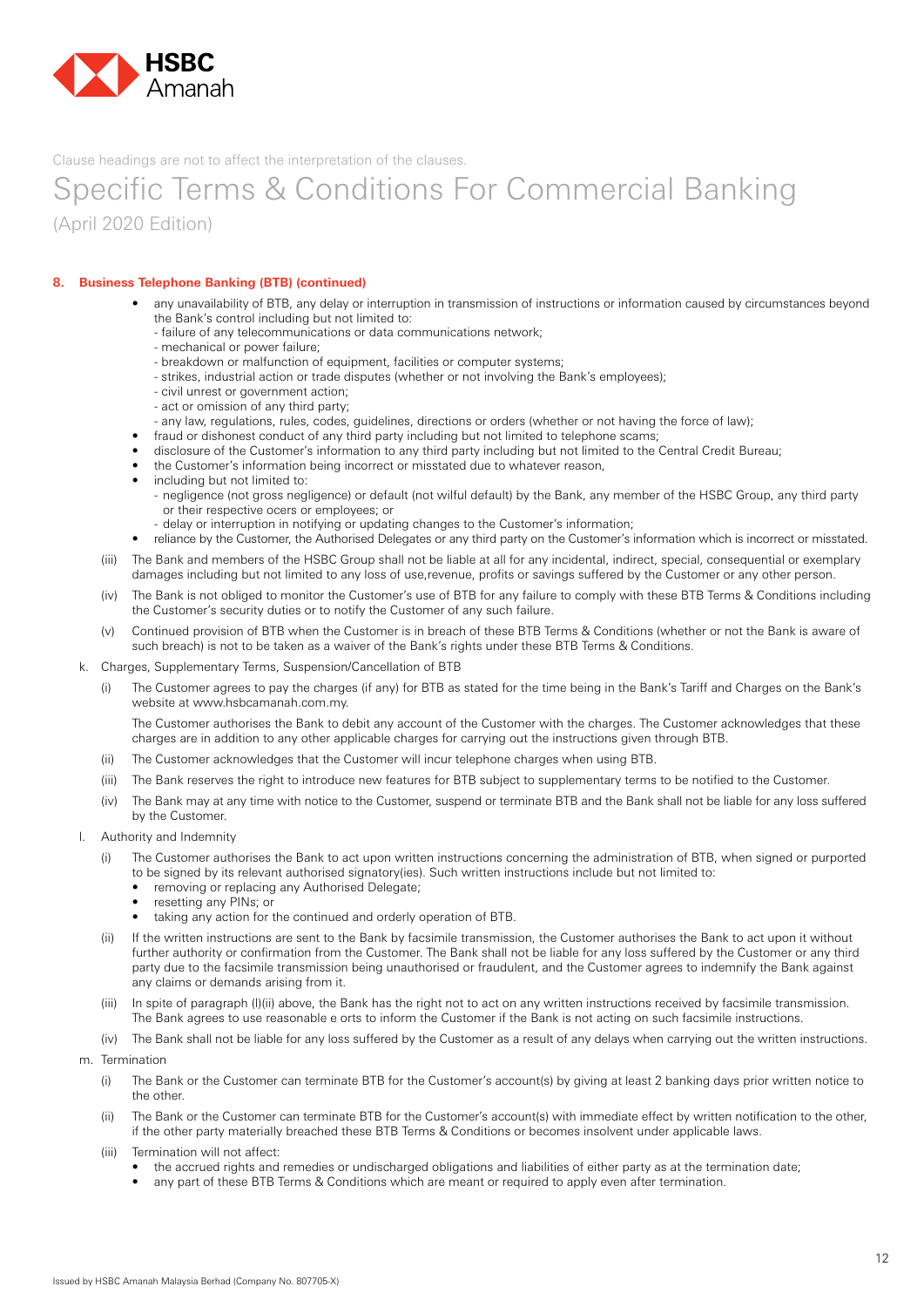

### Specific Terms & Conditions For Commercial Banking (April 2020 Edition)

#### **8. Business Telephone Banking (BTB) (continued)**

- n. Agency and Notices
	- (i) The Bank reserves the right to appoint agent(s) to provide all or any part of BTB, and references in these BTB Terms & Conditions to "the Bank" covers such agent(s) including in limitation of liability clauses.
	- (ii) All notices and communications under these BTB Terms & Conditions:
		- from the Bank to the Customer; or
			- from the Customer to the Bank shall follow the form and manner of delivery stated in the Generic Terms & Conditions.
- o. Conflict & Order of Priority

 The use of BTB is subject to the Generic Terms & Conditions and the applicable Specific Terms & Conditions. If there is any inconsistency among the applicable Specific Terms & Conditions, they shall prevail in the following order:

- (i) these BTB Terms & Conditions; and
- (ii) the applicable Specific Terms & Conditions for the account.

#### **9. eStatutory Payments (ESP)**

- a. Definitions
	- (i) "Bulk Payments" means multiple payments via a single instruction in respect of statutory contributions or deductions from the salaries or wages of employees or workers of the Customer which are payable to the Statutory Body.
	- (ii) "Collection Account" means the account(s) of the relevant Statutory Body held with the Bank designated for crediting of the Bulk Payments under the ESP.
	- (iii) "Encrypted E-mail" means encrypted electronic mail sent and/or received through a specific internet website hosted on a HSBC group entity's servers located either within or outside of Malaysia.
	- (iv) "ESP" (or "eStatutory Payments") means the service of effecting Customer's instruction received by the Bank through Encrypted E-mail to make or transmit Bulk Payments on behalf of the Customer to the relevant Statutory Body.
	- (v) "Nominated Account" means the Customer's account held with the Bank specified by the Customer for debiting of the Bulk Payments under the ESP.
	- (vi) "Nominated User(s)" means any person(s) nominated and authorised by the Customer to send or submit Bulk Payments instruction to the Bank through Encrypted E-mail for the purposes of ESP.
	- (vii) "Password" means the password used by the Nominated User(s) for access to the Encrypted E-mail.
	- (viii) "Statutory Body" means the relevant governmental body or authority established or constituted as a body corporate under the relevant statute or legislation.
	- (ix) "Unauthorised Person" means any person other than the Nominated User(s).
- b. All Nominated User(s) are agents of the Customer when using ESP and the Customer will ensure that each Nominated User(s) is aware of and complies with these ESP Terms & Conditions.
- c. The Bulk Payments instruction will be sent through ESP by the Nominated User(s) to the Bank. Provided that the Bulk Payments instruction is received in order and to the satisfaction of the Bank by the daily cut-off time, the Bank will debit the Nominated Account with such sum of monies as set out in the Bulk Payments instruction and credit the same into the Collection Account on the same banking day.

 The Customer and each Nominated User(s) must adhere to the applicable cut-off time as may be specified by the Bank from time to time. Any Bulk Payments instruction received later than the applicable cut-o time will only be processed on the next banking day.

 A "banking day" is with reference to any day other than a Saturday, Sunday, national and state holiday and bank holiday applicable to Kuala Lumpur on which the Bank's main branch at No. 2, Leboh Ampang, 50100 Kuala Lumpur, Malaysia is open for business. All time and date references stated in the Encrypted E-mail are in relation to Malaysian time and date unless otherwise specified by the Bank.

- The Customer and each Nominated User(s) agree to the use of the Encrypted E-mail and consent to the servers being located outside of Malaysia.
- e. The Customer agrees to ensure that the Nominated User(s)' access to ESP shall be through a computer with up-to-date anti-virus and anti-spyware software, and that the Nominated User(s) keeps the Password secure at all times and takes precautionary measures diligently to prevent access by any Unauthorised Person.
- f. The Customer can terminate the use of ESP by giving the Bank 30 days prior written notice.
- The Customer and the Nominated User(s) shall comply with these ESP Terms and Conditions and the Bank's instructions and/or procedures for the use of ESP, and if they fail to do so, the Bank shall:
	- (i) not be liable for any loss suffered by the Customer or the Nominated User(s); and
	- (ii) have the right to suspend or terminate the use of ESP.
- h. The Customer acknowledges that ESP is accessed through the internet which is a public system over which the Bank has no control, and that no warranty is given by the Bank or any entity within HSBC group that ESP is free from computer viruses which may adversely affect the hardware or software used by the Customer and/or the Nominated User(s).